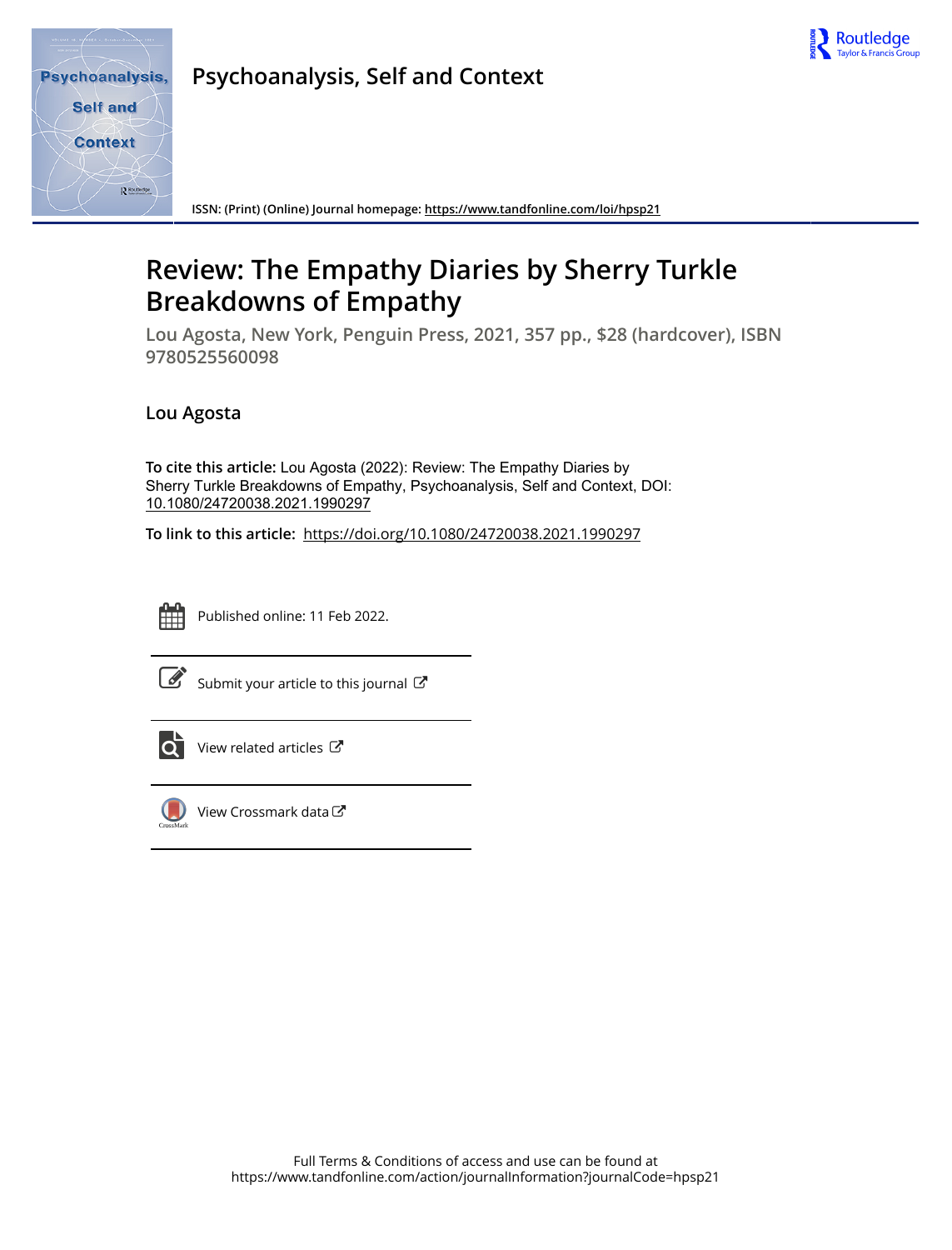## BOOK REVIEW

**Review: The Empathy Diaries by Sherry Turkle Breakdowns of Empathy**, Lou Agosta, New York, Penguin Press, 2021, 357 pp., \$28 (hardcover), ISBN 9780525560098

As Tolstoy famously noted, all happy families are alike. What Tolstoy did not note was that many happy families are also unhappy ones. That painful paradox is not easy to parse, but this memoir is Sherry's answer to Tolstoy, in which she tells us her own story.

Empathy often emerges in clarifying a breakdown of empathy. Sherry Turkle's work might have been entitled, less elegantly, "The Breakdown of Empathy Diaries." I found the book to be compellingly written, even a page-turner at times. The short review: the title, *The Empathy Diaries: A Memoir*  (Sherry Turkle New York: Penguin Press, 2021, 357 pp.) reveals that empathy lives, comes forth, in empathy's breakdowns and failings.

For those concerned about empathy and the dynamics of the self in the digital age, Turkle's body of work, culminating in this memoire, is especially engaging. Turkle makes an initial splash as a promising and innovative thinker by writing a dissertation at MIT on psychoanalytic politics in France, chock full of good gossip about the May 1968 Paris revolution, engaging with Lacan personally without becoming an adherent or compromising her integrity.

<span id="page-1-3"></span>Now a named professor in MIT's initiative on technology and the self, Turkle goes on to elaborate a critique of technology that smart phones, screens, and digital everything have negatively impacted our ability to conduct person-to-person conversations, including psychoanalytic ones (Turkle, Essig, & Russell, [2017\)](#page-5-0), and left us with acquired attention deficit, hindering our ability to be fully present with one another in our authentic humanity. Here "being fully present" with another person is a synonym for empathy (Turkle, [1976](#page-5-1), [2015\)](#page-5-2). Turkle's appreciation that empathy is more than a mere psychological mechanisms intersects powerfully with this reviewer's own argument that empathy is the foundation of human intersubjectivity and community (Agosta [2015;](#page-5-3) Agosta, [2018](#page-5-4)).

<span id="page-1-2"></span><span id="page-1-0"></span>Turkle's mom (Harriet), Aunt Mildred, grandparents, and the extended Jewish family, growing up between Brooklyn and Rockaway, NY, were empathic enough. As Turkle makes clear, in her engaging narrative, her folks were generous in their genteel poverty. They gloried in flirting with communism and emphasizing, in the USA, it was a federal offense to open anyone else's mail. Privacy is one of the foundations of empathy—and democracy. Turkle's family talked back to the black and white TV, and struggled economically in the lower middle class, getting dressed up for the Sabbath on High Holidays and shaking hands with the neighbors on the steps of the synagogue as if the family could afford the pricey seats, which they could not, then discretely disappearing. The latter not exactly a lie as such, but perhaps an exaggerated commitment to "looking good"? This commitment turns out to have a significant cost and impact—on the young Turkle, Sherry.

Families have secrets, and one was imposed on the young Turkle. Perhaps the closest thing to unconditional love is a mother's love. Yet even that has its limits when mothers (and families) are struggling for financial and emotional survival. Some aspect of the love becomes conditional and transactional, and the requirement is for the child to conform. Key term: conform.

<span id="page-1-1"></span>The Turkles reenact the empathy lesson of Alice Miller's *The Drama of the Gifted Child*  ([1979](#page-5-5)/1981), namely, that so-called "parental love" turns out to have more conditions and qualifications attached than the parent initially claimed to be the case. For example, if the parents value education, the case here, and the child is cognitively adept, it can be a set up for success. But if the child has other needs, say for empathy and emotional responsiveness, that conflict with community standards endorsed by the family (or, in this case, the Mom), then the child is headed for conflict—and trouble.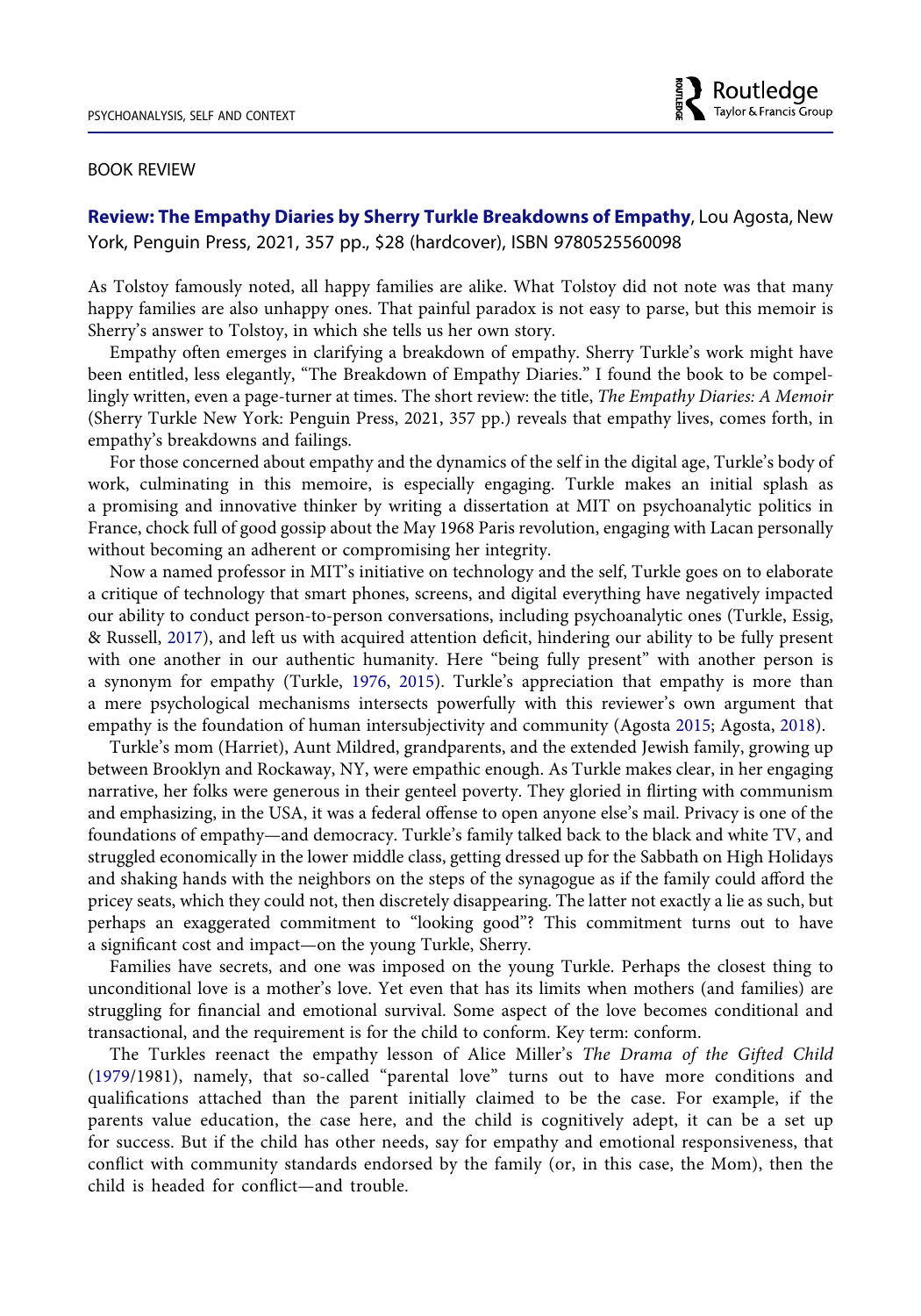In young Turkle's case, less optimally, the child was required to conform to a falsehood, a *seemingly*  innocent, yet no less harmless, white lie. The cost and the impact on the self are initially hidden, but eventually emerge in damaging ways.

Sherry's mother married Charles Zimmerman, which was Sherry's last name as Charles was her biological father. Within a noticeably short time, however, mom discovered a compelling reason to end the marriage, divorcing Charles. The revelation of Charles' "experiments" on the young Sherry forms a suspenseful core to the narrative.

Mom gets rid of Charles—there is really no other way to describe it—and within about another year marries Milton Turkle. "Turkle" becomes Sherry's name at home and the name preferred by her Mom for purposes of forming a family. There are some concerning features about Milton's personality, too, but they do not emerge until later. Father figures are not the strong suit in young Turkle's life, but Milton fills an important role, especially for Mom (Harriet), and a young brother and sister are born.

Mom has her own emotional and sexual needs, and she is also trying to find a father for her obviously gifted daughter. However, both Mom and her husband, Milton, like so many parents, are struggling to figure out how to be parents. Their empathy is intermittently in breakdown with this precocious, though not particularly troublesome child. Young Turkle keeps her troubles to herself, though her aunt provides a crucial listening ("empathy") at times of crisis. The good news is that if it "takes a village," one is available in the extended family, which includes the grandparents.

In our own age of blended families, trial marriages, and all-too-common divorce, many readers wonder, "What's the issue?" The issue is that in the late 1950s and early 1960s, even as the sexual revolution and first feminist wave were exploding on the scene, in many communities, divorce was stigmatizing. Key term: stigma. Don't talk about it. It is your deep, dark secret. This was also the case in the aspiringly upwardly mobile Jewish community of lower middle class Jewish families on lower Long Island, NY.

The rule for Turkle of tender age was "you are really a *Turkle* at home and at the local deli; but at school you are a *Zimmerman*." Once again, while that may be a concern, what's the big deal? The issue is that the parental authority stipulates: "Sherry, you are not allowed to talk about it." It is a secret. The silence, however, is not empty, nor can it remain so. The silence creates a clearing for emotional and psychodynamic mischief in the heart and mind of young Turkle. Magical thinking thrives. To young Turkle's mind, she is wondering if this name inconsistency comes out, becomes known, then will she perhaps no longer be a part of the family—abandoned, expelled, exiled? If the secret name comes out, will she be disowned? Not a realistic fantasy—unless you are a preschool child of tender age. It becomes like water to the fish. If you ask the fish how she likes the water, the fish does not know what you are talking about, "Water—what is water?"

The reader may be skeptical, but this is no exaggeration. Even Turkle's siblings do not learn about her other last name—about the other father and "the name of the father" (an allusion to a distinction by the famous French psychoanalyst Jacque Lacan, with whom Sherry will engage)—until adulthood. A well-kept secret indeed! Thus, the requirement to conform to the white lie—which after all is a lie, plain and simple: "Your books from school, Sherry, which have 'Zimmerman' written in them, must be kept in a special, locked cupboard."

Such grown up values and personal politics—and craziness—could get a kid of tender age off her game. They do. This could get one confused or even a tad neurotic or suspicious, or, more particularly, overly trusting in one area and with a blind spot in another area. The details of these dynamics make for a page-turner.

Fast forward. As in many aspiring immigrant families, educating the children is a priority. That means Sherry. Here the empathy works. Notwithstanding the confusion and emotional conflict about the two names, here the messaging is consistent and the support reliable. Get an education!

Sherry finds a way to escape from this craziness through education. Sherry is smart. Very smart. Her traditionally inclined elders tell her, "Read!" Mom and the grandparents, who are participating significantly in raising her, won't let her do chores. You can't make up this stuff. No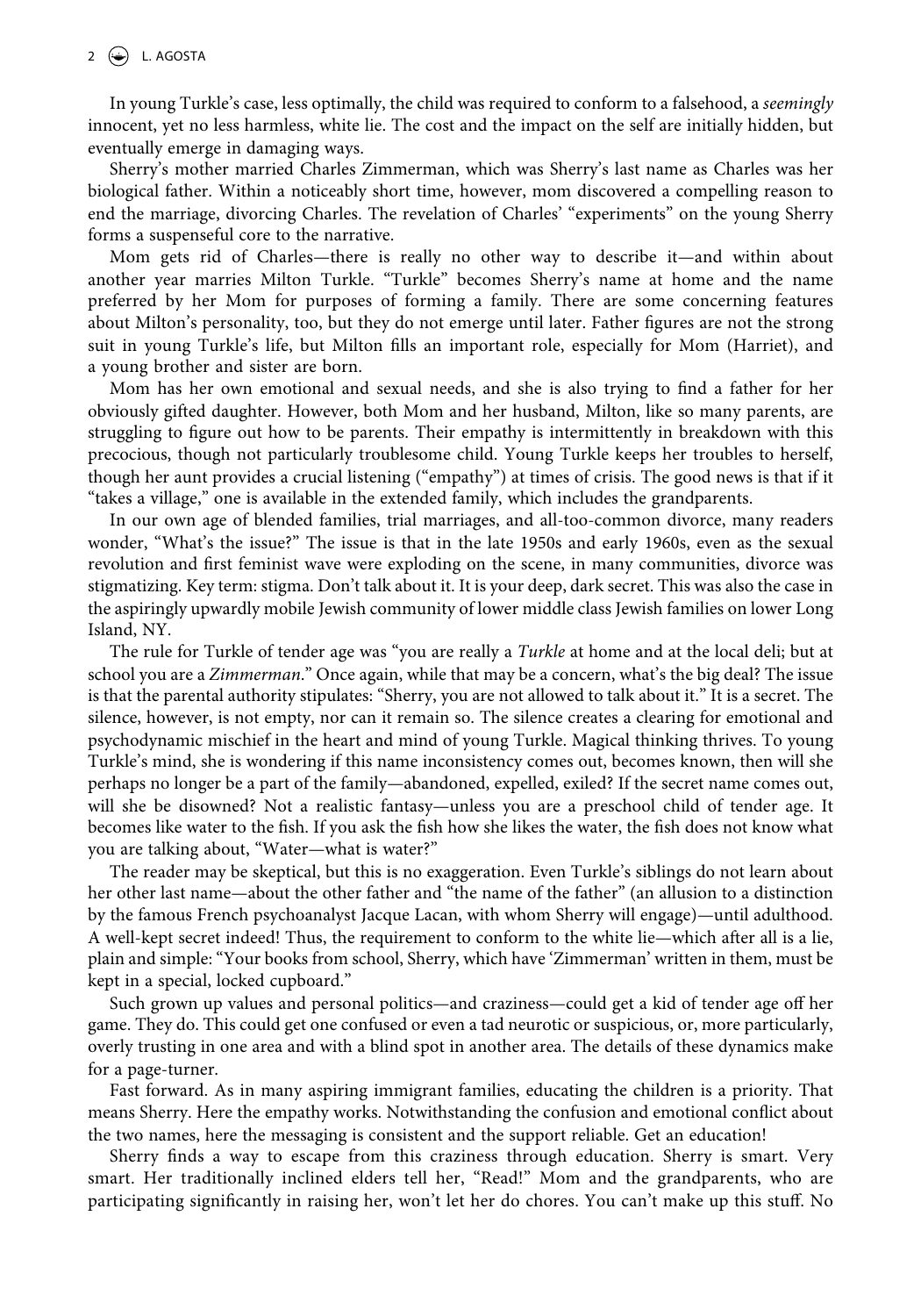housework for you, girl: "Read!" Reading is a practice that expands one's empathy. This being the early 1960s, her folks make sure she does *not* learn how to type. I repeat: the interdiction is to *prohibit* her from learning to type. No way Turkle is going to the typing pool to become some professor's typist. She is going to be *the* professor! This, too, is a kind of empathy on the part of her family unit, who recognized who this young person was as a possibility, even amidst the impingements and perpetrations. The family recognizes her talents, abilities, and ambitions and support them.

Yet even with the recognition of her talent and significant cognitive ability, the entire environment is training her in living with a lie: your name is really "Turkle," but at school and for "play dates" and kids' parties you are "Zimmerman." This conformity with deception will have consequences, and not good ones.

The path is winding and labyrinthine. Sherry gets a scholarship to Radcliffe (women were not yet allowed to register at Harvard). She meets and is mentored by celebrity sociologist David Riesman (*The Lonely Crowd*) and other less celebrated but equally inspiring teachers. She is in her element, surrounded by young persons who are at least as socially awkward as she is. She fits right in. She flourishes.

Turkle gets a grant (the time period, the early 1970s) to undertake a social psychological inquiry into the community of French psychoanalysis, an ethnographic study, not of an indigenous tribe in Borneo, but a kind of tribe nonetheless in the vicinity of Paris, France.

Concurrently, psychoanalysis is enjoying a final flicker of innovative flourishing as an interdisciplinary method of great promise in investigating the structure and dynamics of the self. Turkle finds a good, Boston-based psychoanalyst to get her power back over her occasionally shaky self-confidence (surrounded as she is by privileged, east coast peers and powerful academic mandarins) as well as getting up to speed on this method of research, enjoying controversial credibility across the social sciences.

The notorious "bad boy" Jacque Lacan is disrupting all matters psychoanalytic. His innovations consist in fomenting rebellion in psychoanalytic thinking and in the community. French psychoanalysis is more riven with fragmentation than the self in traumatic breakdown. "The name of the father" (Lacan's idea about Oedipus) resonates with Turkle personally.

Lacan speaks truth to psychoanalytic power, resulting in one schism after another in the structure of French psychoanalytic institutes and societies. Turkle intellectually dances in the chaos and around the hypocrisy, hidden in plain view, but ultimately calls it out: challenging authority is encouraged as long as the challenge is not directed at the charismatic leader, Lacan, himself. This is happening shortly after the students and automobile manufacturing workers form an alliance and foment a general strike in Paris May 1968, disrupting the values and authority of traditional bourgeois society. A Rashomon story indeed, in which multiple perspectives on truth overlay Sherry's own personal struggle with who really is this shadowy father figure from her past, whose name on her school books had to be kept in a locked cabinet, not to mention rumors of strange experiments. Turkle's working knowledge of the French language makes rapid advances, as does her personal relationship with Lacan and many of Lacan's students and colleagues.

As noted, Turkle's own psychoanalysis is performed by a more conventional American analyst in the vicinity of Boston (see the book for further details). Turkle's relationship with Lacan is a defining one for her. Lacan's approach to the self, mirroring, and narcissism are indeed different than Heinz Kohut's, and yet they often end at similar end points, jettisoning the imperative to adapt and conform of the prevailing ego psychology establishment in favor of transformations of the narcissistic self to overcome deficits, expand wisdom and empathy. The half truths that one tells to other people are nothing in comparison to the lies that one tells oneself. Freud's imperative to engage the truth in a struggle for self-understanding provides the common ground.

Turkle's long and deep history of having to live with the "Zimmerman/Turkle" deception and the name of the father lie, resonating like a Gestalt ambiguous image, hidden in plain view, leaves Turkle vulnerable in matters of the heart. The cost and impact of living with a lie erupt. Turkle meets and is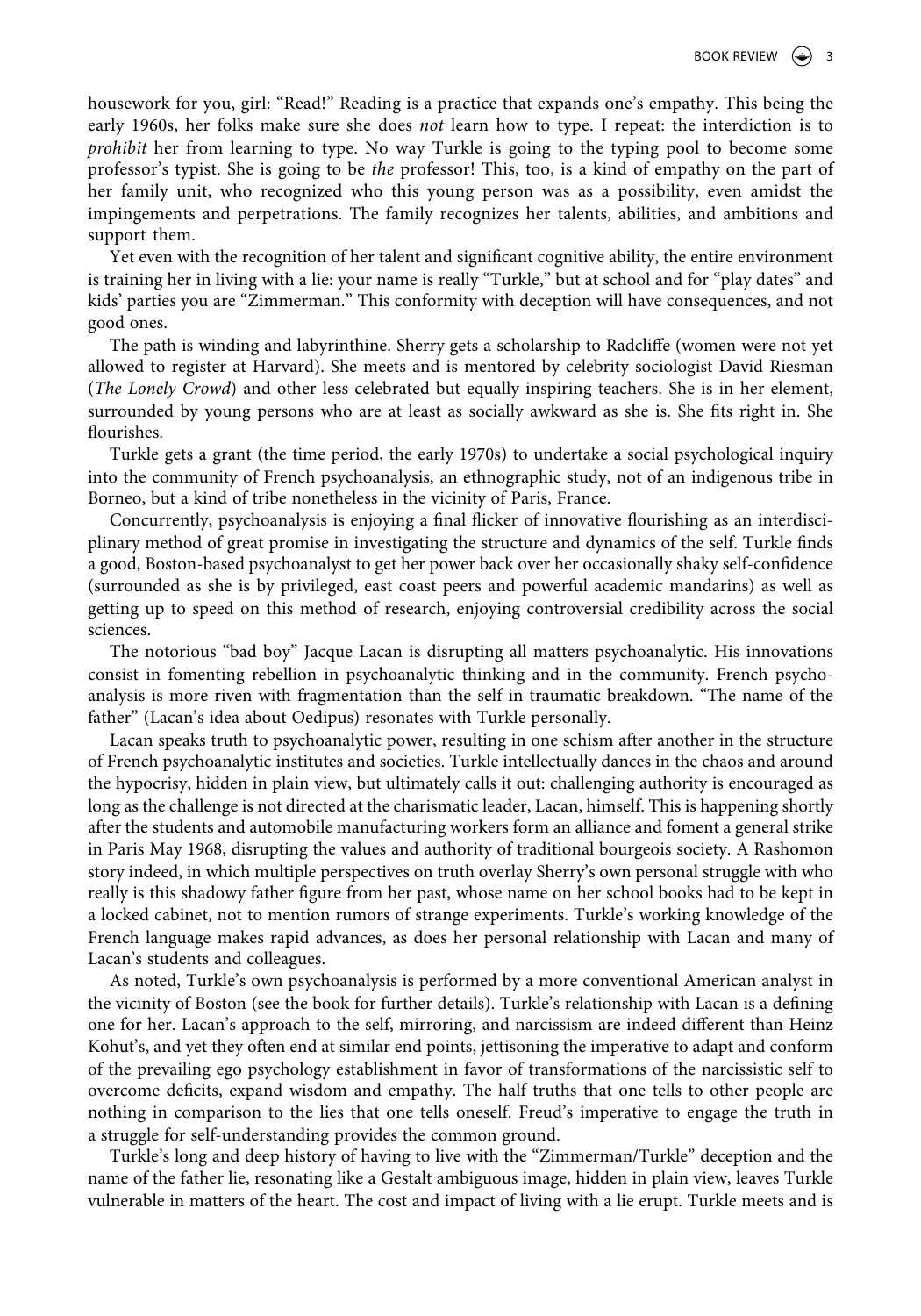swept off her feet by Seymour Papert, named-chair professor at MIT, an innovator in computing technology and child psychology, the collaborator with Marvin Minsky in coauthoring *Perceptrons*  [\(1969\)](#page-5-6), and sole author of *Mindstorms: Children, Computers and Powerful Idea*s.

<span id="page-4-0"></span>In spite of Turkle's charitable narrative towards Seymour, he ends up being easy to hate. This is in spite of his authentic personal charm, near manic enthusiasm, and cognitive pyrotechnics. Warning signs include the surprising ways Sherry has to find out about his adult daughter and second wife, who is actually the first one. Seymour "forgot" to mention the second one. Blind-sided again. Seymour is intermittently but predictably adept at not showing up for dinner at all, even though expected, and blowing off commitments.

After growing up learning to live with the lie of the two names, Turkle is vulnerable—extremely vulnerable—to being lied to. It is just "normal" not to know and normal not to ask too many questions or make too many inquiries into inconsistent narratives. But, of course, this is *not* normal. Serial breakdowns in empathy culminate in "the final straw." Seymour cannot seem to honor his word and his philandering is seemingly unrepentant. Turkle may be vulnerable, but one thing she is not is a masochist. She ends the marriage.

Sherry's academic career features penetrating and innovative inquiries into how smart phones, networked devices, and screens—especially screens—affect our attention and conversations. Her research methods are powerful: she talks to people, notes what they say, and tries to understand their relationships with one another and with evocative objects, the latter not exactly D.W. Winnicott's transitional objects, but perhaps close enough for purposes of a short review.

The reader can imagine her technology mesmerized colleagues at MIT *not* being thrilled by her critique of the less than humanizing aspects of these buzzing, beeping, and chirping devices, causing interruptions, eruptions, and corruptions of our attention and ability to be fully present with other human beings. The conclusion? We are all struggling with a kind of acquired attention deficit. The recommendations? Create device free zones such as the dinner table, certain classrooms, the psychoanalytic couch, and psychotherapy—and hit the "off" switch early and often, the latter often being easier said than one. (This is just the tip of the iceberg—a deep conversation about technology and its use and limitation is also required, which is Turkle's ongoing contribution.)

After a struggle and finding a diplomatic way of speaking truth to power, Turkle gets her tenured professorship, reversing an initial denial (something that rarely happens). The denouement is complete. The finalé is at hand.

Turkle hires a private detective and reestablishes contact with her biological father, Charles. Both Professor Turkle and the reader are wondering—what happened? What were the "experiments" that are rumored to have occasioned so much mischief? Without needing to include a "spoiler alert," the reader knows immediately that Mom made the right decision when Charles offered to put her name on the paper he was writing about the experiments being performed on Sherry—a curious and chilling demonstration of lack of empathy on his part.

It is essential to that development of empathy that it expands and grows in effectiveness in a multistep process of transitory empathy breakdowns, followed by being restored to an enhanced empathic integrity in a therapeutic conversation between people present to their shared humanity. That is the trajectory of Turkle's memoire. Empathy breaks down repeatedly and then is reworked and rebuilt in the empathic struggle of relatedness in her life.

On a personal note, what compelled me to write this review was my own experience, parallel to Turkle's but different in all the details. Education played a key role in my escaping from a problematic family, even meeting some of the same professors in the very same classrooms that Turkle encountered in the 1970s during her interlude at the University of Chicago. We may not always know what is the cost and impact of early empathy deficits or traumas. However, one thing we do know for sure is that empathy is no rumor in the contribution of Sherry Turkle. Empathy *lives* in her contribution.